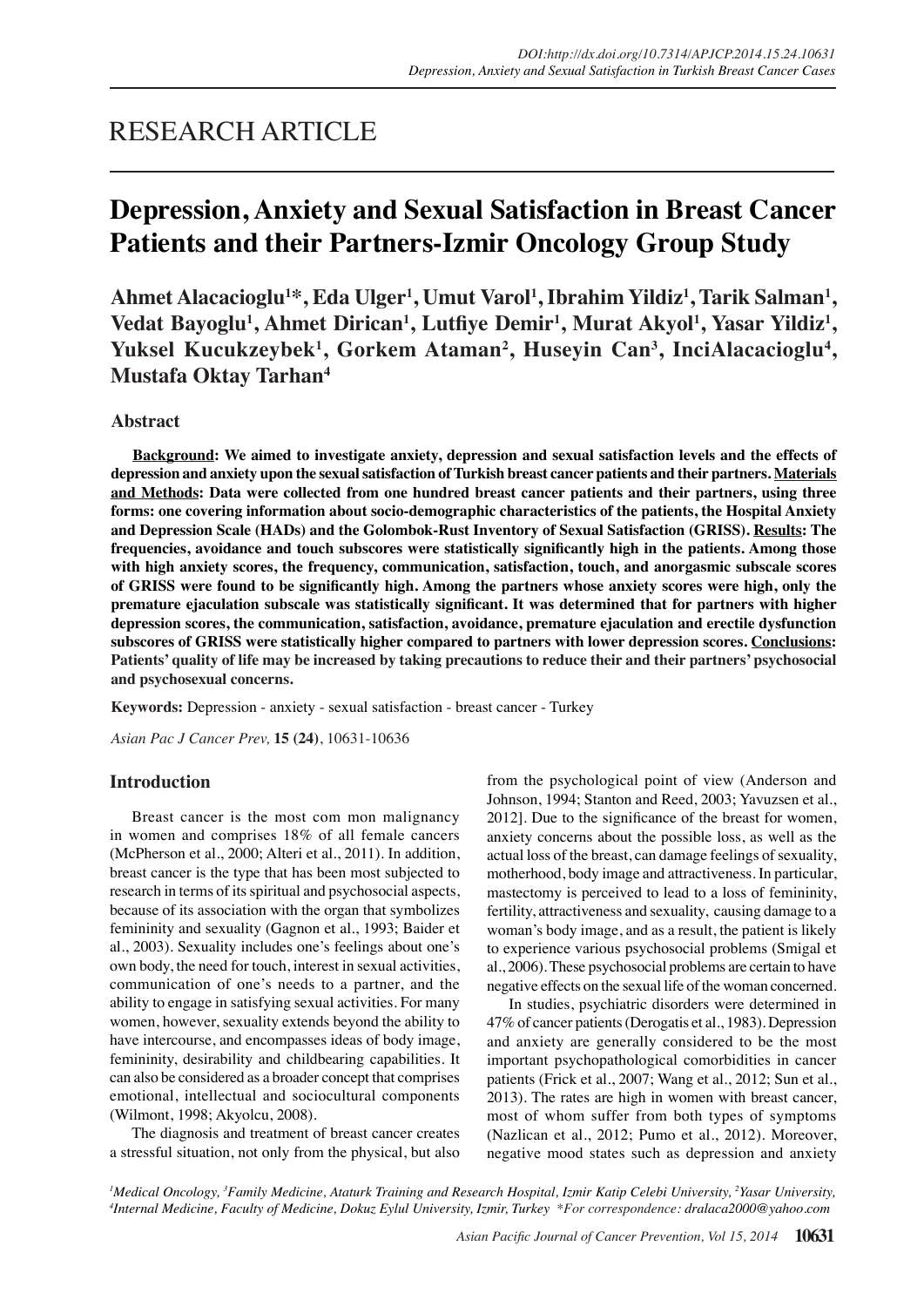#### *Ahmet Alacacioglu et al*

significantly increase the risk of mortality in women with breast cancer (Schou et al., 2004).

According to system theory, major events such as a serious illness impact the larger family and social networks, not just the person directly affected. [Manne et al 2003]. Partners of cancer survivors report problems including fatigue, sleep disturbance, eating disorders, mood disorders, relationship difficulties, sexual morbidity, work and lifestyle disruption, and poor quality of life (Hodgkinson et al., 2007). In recent years, despite the increase in the number of studies examining the psychosocial changes in those diagnosed with breast cancer, few studies investigate the effects of the disease on partners. Partners are required to support their spouses in their daily lives, to accompany them during treatments and examinations, to take greater responsibility for their home and children, all of which can lead to psychosocial problems (Given et al., 1992; Compas et al., 1994). In several studies, it was found that the partners themselves often experienced higher levels of distress than the cancer patient, and that there is a high concordance between the distress levels of the patient and the partner (Manne et al., 2004; Segrin et al., 2007; Yusoff et al., 2011). The aim of the present study therefore was to investigate anxiety, depression and sexual satisfaction levels of Turkish breast cancer patients and also their partners.

## **Materials and Methods**

#### *Data collection*

One hundred breast cancer patients and their partners were enrolled in this study. The patients were receiving chemotherapy or hormone therapy in Izmir Katip CelebiUniversity Ataturk Research and Training Hospital, Clinics of Medical Oncology between June 2012 and June 2013. The data were collected using a series of forms, which were completed during face-to-face interviews by trained interviewers for determination of the sexual satisfaction and psychological status of the patients and their husbands. Out of 108 patients, 8 were excluded from the study, since two patients and six partners declined to complete the questionnaire. Therefore, the analysis was conducted on data for 100 patients and their partners. The participants were informed about the study and their oral and written consents were obtained.

The first form consisted of questions regarding the *socio-demographic characteristics* of patients. The second form was the Hospital Anxiety and Depression Scale (HADs).The HADs is a self-assessment scale specifically developed for detecting states of depression and anxiety in the setting of a hospital medical outpatient clinic, and has been found reliable. HADs were introduced into general hospital practice in order to facilitate the substantial task of detection and management of emotional disorder in patients under investigation and treatment in medical and surgical departments. The scale is made up of 14 items consisting of HADs-A (Anxiety, 7 questions) and HADs-D (Depression, 7 questions) subscales (Zigmond and Snaith, 1983). All items are rated on a four-point scale, scored from 0 to 3, resulting in maximum subscale scores of 21, and an overall total score ranging from 0 to 42, with

higher scores indicating greater levels of depression and anxiety. The HADs, which was translated into Turkish by Aydemir et al. (1997) satisfied validity and reliability studies, and was reported as a suitable tool for the Turkish population. The reliability coefficients for the anxiety and depression HADs subscales for the Turkish patient group were 0.85 and 0.78, respectively.

The final form was the *Golombok-Rust Inventory of Sexual Satisfaction (GRISS)*. The GRISS is a 28-item questionnaire used to evaluate the presence and extent of sexual problems. It has two different versions, one for each gender. It contains 12 subscales evaluating impotence, premature ejaculation, orgasmic disorder, vaginismus, lack of communication, avoidance in males and females, nonsensuality, insensitivity in males and females, and dissatisfaction in males and females. A score of 5 or more points in any category indicates sexual dysfunction (Rust and Golombok, 1986). A validation and reliability study of The Golombok-Rust Inventory in Turkish population was done by Tugrul et al. (1993). In the current study, the male and female versions of the questionnaire were used.

#### *Statistical analysis*

All data were analyzed using SPSS for Windows version 20.0. Descriptive statistics summarized frequencies and percentages for categorical variables, mean and standard deviation for continuous variables. For independent samples, T-tests were used to compare categorical variables. A value of p<0.05 was considered as significant.

#### **Results**

The mean age of breast cancer patients and their partners were  $44.7\pm6.4$  (range: 30-60) and  $49.6\pm8.3$ (range:24-71), respectively. About 15% of the partners and 11% of the patients were educated to university level. Most patients (69%) and their husbands (56%) were educated to primary level. Forty patients (40%) had local disease, 48 patients (48%), locally advanced disease, and 12 patients (12%), advanced disease. While this study was in progress, sixty patients were receiving chemotherapy, and forty, hormone therapy. Fifty two had undergone breast conservation surgery, and the remaining forty-eight, modified radical mastectomy.

HADs A represents anxiety scores and HADs Drepresents depression scores. The HADs A scores of the patients were 8.72±6.34, and the HADs A scores of the male partners were 6.9±4.1 (p=0.017). The HADs D scores of patients were 6.88±5.99 while the HADs scores of their partners were 6.72±4.12 (p=0.82). The overall HADs scores for patients and their partners were  $15.61\pm11.48$ and 13.68±7.6, respectively (p=0.16). While for anxiety, the patients' the scores were significantly higher than their partners', for depression, there was no significant difference between the scores of the two groups.

In the Turkish HADs scale validation study, the cut off values for depression and anxiety were 7 and 10 respectively. In our study, we found that 41% of patients and 30% of partners showed results above the cut-off for anxiety, and 46% of patients and 50% of partners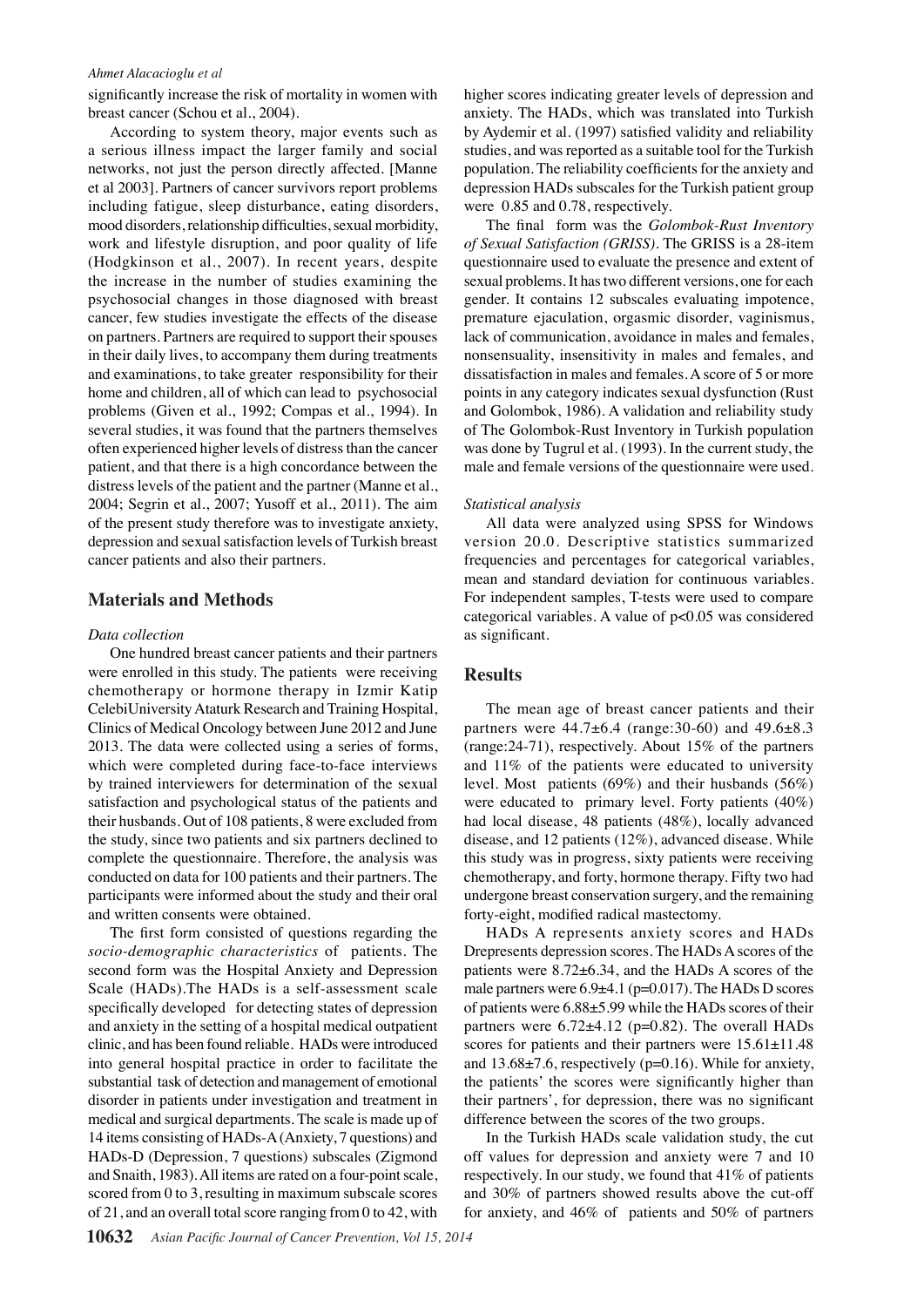|                          |                               | Anxiety                | p    | Depression     | p    | <b>Total HAD</b> | p    |
|--------------------------|-------------------------------|------------------------|------|----------------|------|------------------|------|
| Education                | Primary School                | $9.6 \pm 6.2$          | 0.08 | $7.7 + 6$      | 0.06 | $17.3 \pm 11.2$  | 0.05 |
|                          | High School                   | $7.2 \pm 6.6$          |      | $5.8 \pm 5.8$  |      | $13+12$          |      |
|                          | University                    | $5.7 + 5$              |      | $3.5 \pm 5.9$  |      | $9.2 + 9.8$      |      |
| Cancer History in Family | Yes                           | $7.8 \pm 5.3$          | 0.15 | $6.5 \pm 6.2$  | 0.6  | $14.4 \pm 11.2$  | 0.28 |
|                          | No                            | $9.6 \pm 6.8$          |      | $7.2 \pm 5.7$  |      | $16.8 \pm 11.6$  |      |
| Type of Surgery          | <b>MRM</b>                    | $8.7 \pm 6.6$          | 0.51 | $6.5 \pm 5.8$  | 0.91 | $15.3 \pm 11.5$  | 0.68 |
|                          | $MKC+AD$                      | $8.9 \pm 6.1$          |      | $7.4 \pm 6.1$  |      | $16.3 + 11.4$    |      |
| Chemotheraphy            | Active                        | $9.2 \pm 6.3$          | 0.47 | $7.2 \pm 5.4$  | 0.61 | $16.5 \pm 10.9$  | 0.50 |
|                          | Passive                       | $8.3 \pm 6.3$          |      | $6.6 \pm 6.3$  |      | $14.9 \pm 11.8$  |      |
| Disease Stage            | <b>Local Disease</b>          |                        | 0.81 | $7.2 \pm 6.1$  | 0.67 | $15.5 \pm 11.8$  |      |
|                          | Locally Advance Disease       | $^{8.2}_{9.0\pm}$ 00.0 |      | $6.9 + 6.0$    |      | $15.9 \pm 11.2$  |      |
|                          | <b>Advanced Stage Disease</b> | $9.1 \pm 7.1$          | 6.3  | $9.1 \pm 0.11$ | 20.3 | $14.6 \pm 12.0$  |      |

## **Table 1. Relation between Socio-demographic Variables and Depression, Anxiety and total HAD Scores**

## Table 2. Comparison of Glombock-Rust Sexual 75.0 able 3. Comparison o<del>f GRIS</del>S, Depression and <br>Setisfaction of the Petients and their Pertners **Satisfaction of the Patients and their Partners**

|                       | Patient         | Partners        | p            |                   | 56.3                      | 4 |
|-----------------------|-----------------|-----------------|--------------|-------------------|---------------------------|---|
| Frequency             | $2.83 \pm 1.15$ | $2.10+0.99$     | < 0.0001     | Frequency         |                           |   |
| Communication         | $2.14 \pm 1.76$ | $1.94 \pm 1.44$ | 50.0<br>0.37 |                   | anxiety $\geq 10$         |   |
| Satisfaction          | $2.40 \pm 2.06$ | $2.81 \pm 1.84$ | 0.14         |                   | anxiety $< 10$            |   |
| Avoidance             | $2.50 \pm 2.13$ | $1.10 \pm 1.42$ | < 0.0001     |                   | $depression \geq$         |   |
| Touch                 | $2.68 + 2.46$   | $1.38 \pm 1.59$ | < 0.0001     |                   | depr <sub>esion</sub> < 7 |   |
| Vaginismus            | $3.30 \pm 1.65$ |                 |              | 25.0Communication |                           |   |
| Anorgasmi             | $3.97 \pm 2.43$ |                 |              |                   | anxiety $\geq 10$         | 3 |
| Premature Ejaculation |                 | $2.32 \pm 1.39$ |              |                   | $anx$ iety $\leq$         |   |
| Erectile dysfunction  |                 | $1.66 \pm 1.26$ |              |                   | depression $\geq$ 7       |   |
|                       |                 |                 |              |                   | depression <              |   |

had depression values that were above the cut-off point. When the anxiety, depression and total HADs scores of the patients were analyzed in terms of educational status and family cancer history, we established that these were associated with reduced anxiety, depression and total HADs scores, which was not statistically significant. The anxiety, depression or total HADs scores were not affected by whether patients had undergone mastectomy or breast conserving surgery, or whether they were receiving chemotherapy or not at the time of survey. Additionally, we found that anxiety, depression and total HADs scores of the patients with local disease were insignificantly lower than those of patients with locally advanced or advanced stage disease (Table 1).

The accepted cut-off value of GRISS for Turkish people [23] is 5, and accordingly, it was determined that 12 patients (12%) had problems with avoidance, 10 with satisfaction, 17 with vaginismus, 34 with anorgasmi, and 15 with touch. Regarding the partners, 3 (3%) had problems with avoidance, 12 with satisfaction, 6 with premature ejaculation, and 4 with touch. The GRISS scores for both groups are shown in Table 2. When the patients and their partners were evaluated with respect to GRISS, we found statistically significant high frequencies for the avoidance and touch subscores among the patients.

Among the patients with high anxiety scores, the GRISS scores for frequency, communication, satisfaction, touch, and anorgasmisubscale were found to be significantly high. For partners with high anxiety scores, the statistical significance was found only for the premature ejaculation subscale (Table3). Among the patients with high GRISS depression scores, the difference in the frequency, communication, satisfaction, touch, vaginismus and anorgasmisubscores of GRISS were statistically significant when compared with the patients with lower depression scores. Regarding the male partners,

| Anxiety Levels of the Patients and their Partners |                             |                                                                                                |                                    |              |      |   |
|---------------------------------------------------|-----------------------------|------------------------------------------------------------------------------------------------|------------------------------------|--------------|------|---|
| 56.3                                              | 46 Bient                    | p                                                                                              | Partners                           | $\, {\bf p}$ |      | 5 |
| Frequency                                         |                             |                                                                                                |                                    |              |      |   |
| anxiety $\geq 10$                                 | $3.16 \pm 1.05$             | $54^{2}_{(1)}$                                                                                 | 34.1311.04                         | 0.951        | 30.0 |   |
| anxiety $< 10$                                    | $2.6 \pm 1.16$              |                                                                                                | $2,3 \pm 1.2$                      |              |      |   |
| depression $\geq$ 7                               | $3.13 \pm 1.09$             | 0.017                                                                                          | $2.16\pm0.99$                      | 0.614        |      |   |
| $deprex$ ssion < 7                                | $2.58 \pm 1.14$             |                                                                                                | $2.05 \pm 1.00$                    |              |      |   |
| Communication                                     |                             |                                                                                                |                                    |              |      |   |
| anxiety $\geq 10$                                 | $38(0+1.76)$                | 0.025                                                                                          | $2.34 \pm 1.37$                    | 0.072        | 30.0 |   |
| anxiety $\approx 31.3$                            | $1.82 \pm 1.7$              | 23.7                                                                                           | 771.45                             |              |      |   |
| depression $\geq$                                 | $2.65 \pm 1.71$             | 0.008                                                                                          | $2.25 \pm 1.52$                    | 0.035        |      |   |
| depression                                        | $1.71 + 1.71$               |                                                                                                | $1.64 \pm 1.31$                    |              |      |   |
| Satisfaction                                      |                             | 007<br><b>Example:</b><br><b>C</b><br><b>C</b><br><b>C</b><br><b>C</b><br><b>C</b><br><b>C</b> | $3\frac{5}{9}4 \pm 1.97$           |              |      |   |
| anxiety $\frac{1}{20}10$                          | 3月1±2.42                    |                                                                                                |                                    | 0.232        | None |   |
| anxiety $\epsilon$ 10                             | $129 \pm 1.6$               |                                                                                                | $266 \pm 1.77$                     |              |      |   |
| depression $\geq 7$                               | $395 \pm 2.33$              |                                                                                                | $356 \pm 1.86$                     | 0.002        |      |   |
| depression $<$ 7                                  | 1.55                        |                                                                                                | $2.26 \pm 1.66$                    |              |      |   |
| Avoidance $\overline{a}$                          |                             |                                                                                                |                                    |              |      |   |
| anxiety $\frac{1}{20}10$                          | $253 \pm 2.23$              | $\frac{9}{25}$ .19<br>$\frac{1}{25}$ .11                                                       | $1.48 \pm 1.53$                    | 0.082        |      |   |
| anxiety $\sum_{n=1}^{\infty} 10$                  | $22/7 + 2.04$<br>$287+2.33$ |                                                                                                | $0.94 \pm 1.35$                    |              |      |   |
| depression $\geq 7$                               |                             | قم                                                                                             | $1.42 \pm 1.53$                    | 0.021        |      |   |
| depression $< 7$                                  | အ္တြ9±1.91                  |                                                                                                | $0.77 \pm 1.23$                    |              |      |   |
| Touch<br>anxiety $\overline{5}10$                 | $\frac{2}{32}+2.75$         | 0.003                                                                                          |                                    | 0.351        |      |   |
| anxiety $\leq 0$                                  | 294±2.01                    |                                                                                                | $1.61 \pm 1.62$<br>$1.28 \pm 1.58$ |              |      |   |
| depressi $\frac{d\mathbf{y}}{dt} \geq 7$          | $3.64 \pm 2.75$             | < 0.001                                                                                        | $1.68 \pm 1.76$                    | 0.057        |      |   |
| depression $<$ 7                                  | $1.86 \pm 1.83$             |                                                                                                | $1.08 \pm 1.35$                    |              |      |   |
| Vaginismus                                        |                             |                                                                                                |                                    |              |      |   |
| anxiety $\geq 10$                                 | $3.41 \pm 1.75$             | 0.586                                                                                          |                                    |              |      |   |
| anxiety $< 10$                                    | $3.23 \pm 1.58$             |                                                                                                |                                    |              |      |   |
| depression $\geq 7$                               | $3.74 \pm 1.82$             | 0.017                                                                                          |                                    |              |      |   |
| depression $<$ 7                                  | $2.93 \pm 1.39$             |                                                                                                |                                    |              |      |   |
| Anorgasmic                                        |                             |                                                                                                |                                    |              |      |   |
| anxiety $\geq 10$                                 | $4.76 \pm 2.27$             | 0.007                                                                                          |                                    |              |      |   |
| anxiety $< 10$                                    | $3.43 \pm 2.42$             |                                                                                                |                                    |              |      |   |
| depression $\geq 7$                               | $4.86 \pm 2.37$             | 0.001                                                                                          |                                    |              |      |   |
| depression $<$ 7                                  | $3.21 \pm 2.24$             |                                                                                                |                                    |              |      |   |
| Premature Ejaculation                             |                             |                                                                                                |                                    |              |      |   |
| anxiety $\geq 10$                                 |                             |                                                                                                | $2.94 \pm 1.68$                    | 0.003        |      |   |
| anxiety $< 10$                                    |                             |                                                                                                | $2.05 \pm 1.15$                    |              |      |   |
| depression $\geq 7$                               |                             |                                                                                                | $2.61 \pm 1.44$                    | 0.039        |      |   |
| depression $<$ 7                                  |                             |                                                                                                | $2.03 \pm 1.29$                    |              |      |   |
| Erectile dysfunction                              |                             |                                                                                                |                                    |              |      |   |
| anxiety $\geq 10$                                 |                             |                                                                                                | $1.94 \pm 1.41$                    | 0.14         |      |   |
| anxiety $< 10$                                    |                             |                                                                                                | $1.54 \pm 1.17$                    |              |      |   |
| depression $\geq 7$                               |                             |                                                                                                | $2.03 \pm 1.42$                    | 0.003        |      |   |
| depression $<$ 7                                  |                             |                                                                                                | $1.29 \pm 0.95$                    |              |      |   |
|                                                   |                             |                                                                                                |                                    |              |      |   |

for those with high depression scores, the communication, satisfaction, avoidance, premature ejaculation and erectile dysfunction subscores were all statistically higher than for their counterparts with lower depression scores (Table 3).

## **Discussion**

**12.8**

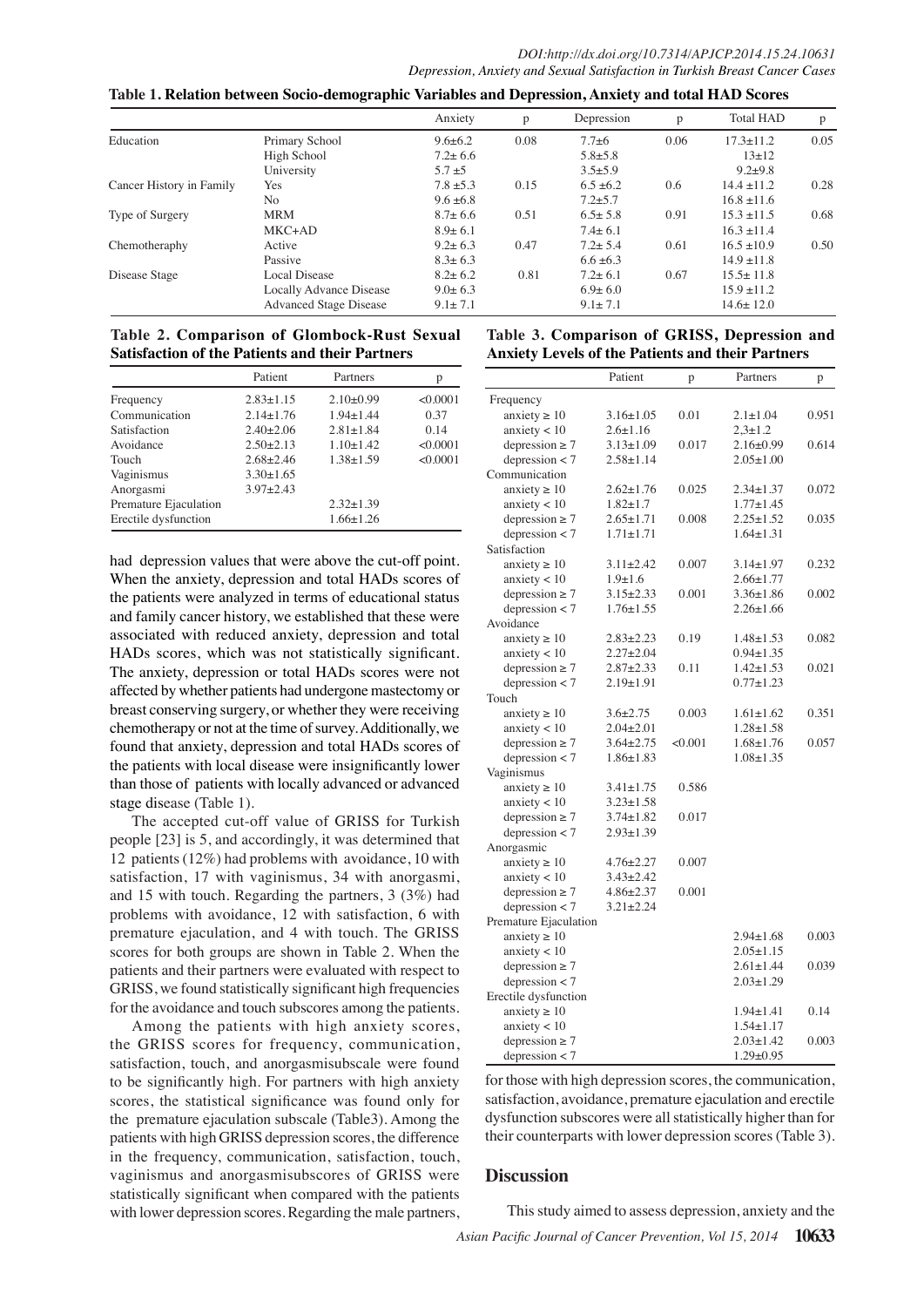#### *Ahmet Alacacioglu et al*

sexual satisfaction of the breast cancer patients and their partners. In our study, no significant effect upon depression or anxiety was found for the stage of the disease, type of surgery, nor whether or not the patient was undergoing chemotherapy. We also found that, for depression, 46% of patients and 50% of partners showed results above the cut-off, while for anxiety, the corresponding levels were 41% of patients and 30% of partners. Although the male partners were found to be more depressive than the patients, it was clear that their anxiety range was lower than for patients. These results have therefore established that the psychosocial and psychosexual effects of breast cancer extends beyond the patients themselves to their partners.

In the literature, some studies emphasize the high depression rates of both the patients and partners. For example, Grundfield et al. (2004) concluded that breast cancer patients and their family members experienced similar levels of depression, but the anxiety level of family members was found to be higher than the patients themselves. Alacacıoglu et al. (2009) found that breast cancer patients had higher levels of depression than partners. Both Manne et al. (2003) and Segrin et al. (2007) found that partners often experienced higher levels of distress than cancer patients, and but also that there is a high concordance between the patient's and partner's level of emotional distresses. Segrin et al. (2005) concluded that breast cancer patients and their partners followed similar trajectories during the illness; that is, the partner's level of depression increased with the patient's, making it increasingly difficult to cope with the illness.

In our study, most of the participants were educated to primary level. Analysis of the education levels of the patients and partners in respect to anxiety and depression scores shows that as educational level increased, anxiety and depression levels decreased. This may reflect a significant influence of education level on the perception of and reaction to the cancer diagnosis, and also on the management of the illness. Education level also affects the efficiency and versatility of an individual's coping style during difficult times (Mirowsky and Ross 2003). A low education level in the caregiver could also contribute to the late presentation of the patient for treatment, which in itself leads to even more stressful outcomes related to negative effects on a patient's treatment, symptoms, functionality and life expectancy. Furthermore, a lower level of education is associated with lower income, which also causes stress and other psychological problems (Nik Jaafar et al., 2014). In the literature, studies showed the important role of lower educational status on depression and anxiety (Zainal et al., 2013). In a study conducted by Hong et al. (2014), educational level was found to be the major factor in higher levels of depression. Similar results were found by Nik et al. (2014) who concluded that caregivers with secondary education or below were 9.3 times more likely to develop depression, compared to those with tertiary education. Vanderwerker et al. (2005) determined that caregivers with tertiary education are more likely to seek help for mental health concerns. In another related study, clinicians showed that only mild degrees of anxiety were experienced by highly educated

patients (Vukojevic et al., 2012). A diagnosis of disease such as cancer not only threatens life, it also causes more immediate sexual problems. This is because sexuality is a significant aspect of physical, psychological and social life, which is direcly affected by individuals' perception of their body, their sexual reactions, roles and relationships (Pelusi, 2006; Arıkan, 2010). The stress factors caused by the disease process, combined with the side effects of treatments can negatively affect the patients' sexual relationships with partners. (Avis et al., 2004). More negative psychosocial outcomes overall were found in women who had preexisting marital difficulties, a poor body image, a lower educational level, and sexual dissatisfaction (Schover, 1999). A study conducted by Morris et al. indicated that two main issues affect breast cancer patients' sexuality after surgical treatment: personality and psychological factors. They found that clinical factors did not predict quality of sexual life, sexual functioning or sexual enjoyment (Morris et al., 1977). Depression and anxiety in women are often associated with an increase in female sexual dysfunction and an increase in marital discord. In our study, the patients with higher levels of depression and anxiety were also affected by sexual problems. A number of other studies also investigated the sexual problems of breast cancer patients. Al-Gazal et al. (2000) found that a significant number of women undergoing radical mastectomy experienced both psychosocial and also sexual problems, namely decreased coital frequency and anorgasmi. Other authors stated that sexual dysfunction is common after breast cancer therapy, and impacts quality of life (Stienberg et al., 1985). Harirchiet al. (2012) conducted a study revealing a relatively high prevalence of sexual dysfunction among Iranian breast cancer patients.

Male partners may curb their sexual demands because of their female partner's anxiety, depression and altered body image, or fear of causing them physical pain (Stillerman, 1984). Because of the reduced frequency of intercourse and degree of satisfaction, women may come to mistakenly believe that their partner is secretly considering abandoning them for a healthy partner (Anllo 2000). Thus, due to the illness, male partners are affected in respect to sexuality. In our study, the male partners with high anxiety and depression scores also had high the GRISS subscores. However, statistical significance was only for premature ejaculation in the partners with high anxiety levels; and for communication, satisfaction, avoidance, premature ejaculation and erectile dysfunction in the partners with high depression. We acknowledge that our study has a rather limited number of patients, nevertheless, the results suggest that the increased sexual problems of the male partner may be caused by the depressive effects of the illness on themselves, as well by the condition of their partners.

In conclusion, breast cancer is a phenomenon that may have psychosocial and psychosexual effects both on the patients and also their partners and other family member. Thus, it is important to take precautions to reduce this psychosocial and psychosexual contagion of the breast cancer patients and their partners, thus improving the quality of life for both.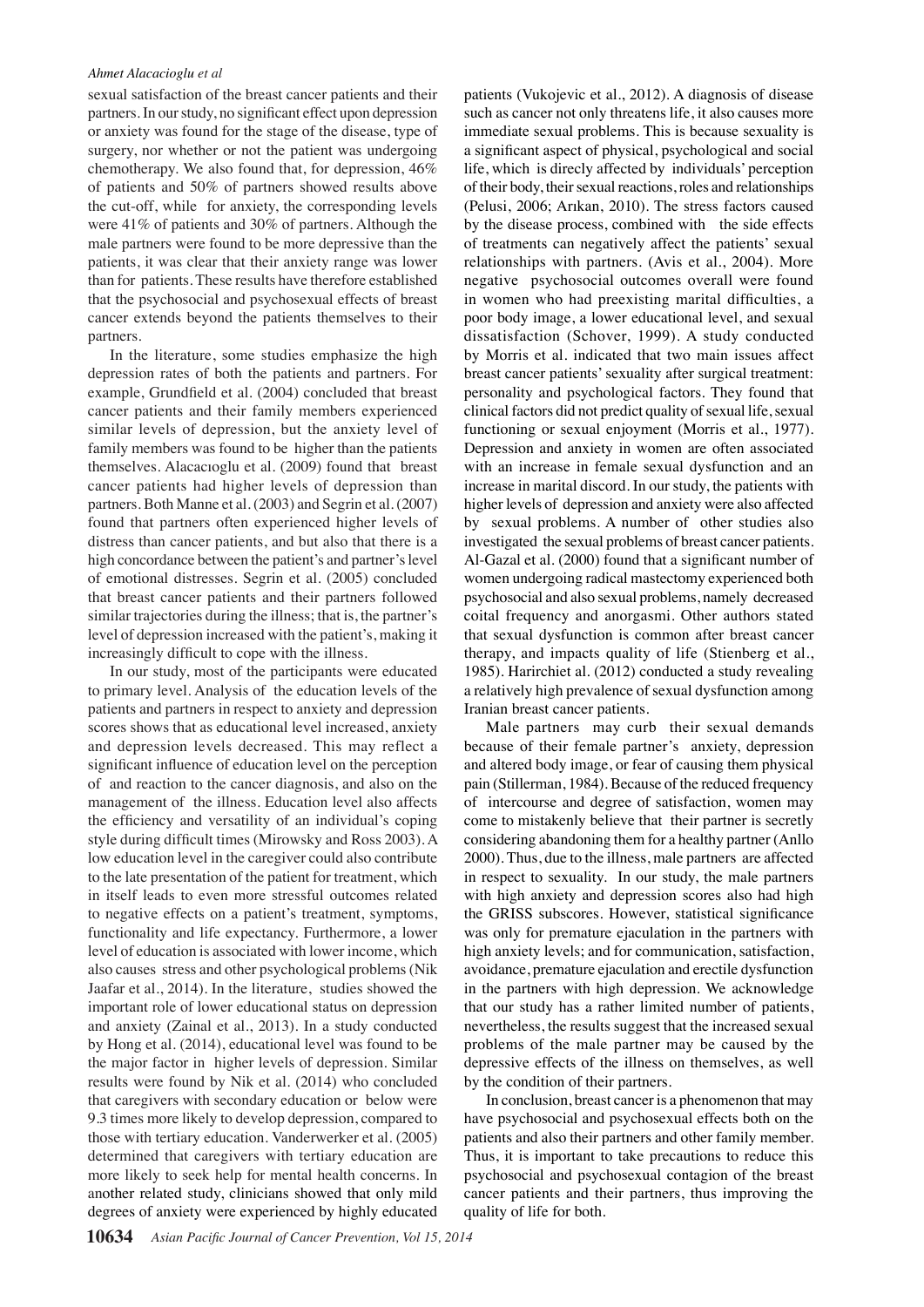#### *DOI:http://dx.doi.org/10.7314/APJCP.2014.15.24.10631 Depression, Anxiety and Sexual Satisfaction in Turkish Breast Cancer Cases*

## **References**

- Akyolcu N (2008). Meme kanserinde cerrahigirisim sonrasicinsel yasam. *Meme SaglıgiDergisi*, **4**, 77-83.
- Al-Ghazal SK, Sully L, Fallowfield L, Blamey RW (2000). The psychological impact versusvvvvv of immediate rather than delayed breast reconstruction. *Eur J Surg Oncol*, **26**, 17-19.
- Alacacioglu A, Yavuzsen T, Dirioz M, Yilmaz U (2009). Quality of life, anxiety and depression in Turkish breast cancer patients and in their husbands. *Med Oncol*, **26**, 415-9.
- Alteri R, Bandi P, Brinton L, et al (2011). Breast Cancer Facts & Figures, American Cancer Society, Atlanta, Georgia.
- Anderson M.S, Johnson J (1994). Restoration of body image and self-esteem for women after cancer treatment. A rehabilitative strategy. *Cancer Practice*, **2**, 345-9.
- Anllo LM (2000). Sexual life after breast cancer. *J Sex Marital Ther,* **26**, 241-8.
- Arıkan N (2010). Traumatic an experience : Breast cancer and mastectomy. *J Crisis,* 39-46.
- Avis NE, Crawford S, Manuel J (2004). Psychosocial problems amoung younger women with breast cancer . *Psychooncology*, **13**, 295-308.
- Aydemir O (1997). Validity and reliability of turkish version of hospital anxiety and depression scale. *Turk Psikiyatri Dergisi,* **8**, 280-7.
- Baider L, Andritsch E, Uziely B, et al (2003). Do different cultural settings affect the psychological distress of women with breast cancer? A randomized study. *Eur J Cancer Care,* **12**, 263-73.
- Compas BE, Worsham NL, Epping-Jordan JE, et al (1994). When mom or dad has cancer: Markers of psychological distress in cancer patients, spouses, and children. *Health Psychol*, **13**, 507-15.
- Derogatis LR, Morrow GR, Fetting J (1983). The prevalence of psychiatric disorder among cancer patients. *JAMA*, **249**, 751-5.
- Frick E, Tyroller M, Panzer M (2007). Anxiety, depression and quality of life of cancer patients undergoing radiation therapy: a cross-sectional study in a community hospital outpatient centre. *Eur J Cancer Care*, **16**, 130-6.
- Gagnon P, Massie MJ, Holland JC (1993) The woman with breast cancer: Psychosocial considerations. *Cancer Bulletin,*  **45**, 538-42.
- Given B, Given CW (1992). Patient and family caregiver reaction to new and recurrent breast cancer. *J Am Med Women's Assoc,* **47**, 201-06.
- Grunfield E, Coyle D, Whelan T, et al (2004). Family caregiver burden: results of a longitudinal study of breast cancer patients and their principal caregivers. *Can Med Assoc J ,*  **170**, 1795-801.
- HarirchiI, MontazeriA, BidokhtiFZ, et al (2012). Sexual function in breast cancer patients: a prospective study from Iran. *J Exp Clin Cancer Res*, **9**, 20.
- Hodgkinson K, Butow P, Hunt GE, et al (2007). Life after cancer: couples and partners psychological adjustment and supportive care needs. *Support Care Cancer*, **15**, 405-15.
- Hong JS, Tian J (2014). Prevalence of anxiety and depression and their risk factors in Chinese cancer patients. *Supportive Care Cancer*, **22**, 453-9.
- Manne S, Ostroff J, Sherman J, et al (2003). Buffering effects of family and friend support on associations between partner unsupportive behaviors and coping among women with breast cancer. *J Soc Personal Relationships*, **20**, 771-92.
- Manne S, Sherman M, Ross S, et al (2004). Couples' supportrelated communication, psychological distress, and relationship satisfaction among women with early stage breast cancer. *J Consult Clin Psychol*, **72**, 660-70.
- McPherson K, Steel CM, Dixon JM (2000). ABC of breast disease. Breast cancer-epidemiology, risk factors, and genetics. *BMJ*, **9**, 624-8.
- Mirowsky J, Ross C (2003). Education, social status and health. walter de gruyter Inc. New york
- Morris T, Greer HS, White P (1977). Psychological and social adjustment to mastectomy: A two-year follow up study. *Cancer*, **40**, 2381-7.
- Nazlican E, Akbaba M, Okyaya RA (2012). Evaluation of depression in newly diagnosed breast cancer cases in Hatay province of Turkey in 2011. *Asian Pac J Cancer Prev*, **13**, 2557-61.
- Nik Jaafar RN, Selamat Din SH, SainiSM, et al (2014). Clinical depression while caring for loved ones with breast cancer. *Comprehensive Psychiatry,* **55**, 52-9.
- PelusiJ (2006). Sexuality and body image. *Cancer Nurs,* **29**, 32-8.
- Pumo V, Milone G, Iacono M, et al (2012). Psychological and sexual disorders in long-term breast cancer survivors. *Cancer Manag Res*, **4**, 61-5.
- Rust J, Golombok S (1986). The GRISS: a psychometric instrument for the assessment of sexual dysfunc-tion. *Arch Sex Behav,* **15**, 157-65.
- Schou I, Ekeberg O, Ruland CM (2004). Pessimism as a predictor of emotional morbidity one year following breast cancer surgery. *Psychooncology*, **13**, 309-20.
- Schover LR(1999).Counseling cancer patients about changes in sexual function. *Oncology*, **13**, 1585-91.
- Segrin C, Badger T.A, Meek P, et al (2005). Dyadic interpendence on affect and quality of life trajectories among women with breast cancer and their partners. *J Soc Personel Relationships,* **22**, 673-89.
- Segrin C, Badger, TA Dorros S, et al (2007). Interdependent anxiety and psychological distress in women with breast cancer and their partners. *Pschooncology*, **16**, 634-43.
- Smigal C, Siegel R, Jemal A (2007). Breast cancer facts & figures 2005-2006, American cancer society, Atlanta, Georgia
- Stanton A, Reed G (2003). The breast cancer notebook: The healing power of reflection. Washington, D.C. American Psychological Association.
- Stienberg MD, Juliano MA, Wise L (1985). Psychological outcome of lumpectomy versus mastectomy in the treatment of breast cancer. *Am J Psychiatry*, **142**, 32-9.
- Stillerman AH. Sexual adjustment to mastectomy: Descreption comparison with partner's perspective and prediction of sexual adjustment. *Dis Abstr Northwestern Univ*, 1984.
- Sun MQ, Meng AF, Huang XE, Wang MX(2013). Comparison of psychological influence on breastcancer patiens between breast-conserving surgery and modified radical mastectomy. *Asian Pac J Cancer Prev*, **14**, 149-52.
- Tugrul C, Oztan N, KabakciE (1993). Golombok-rust cinsel doyum olcegi'nin standardizasyon calısması. *Turk PsikiyatriDergisi*, **4**, 83-8.
- Yavuzsen T, Karadibak D, CehreliR, Dirioz M (2012). Effect of group therapy on psychological symptoms and quality of life in Turkish patients with breast cancer. *Asian Pac J Cancer Prev*, **13**, 5593-7.
- Vanderwerker LC, Laff RE, Kadan-Lottick NS, et al (2005). Psychiatric disorders and mental health service use among caregivers of advanced cancer patients. *J Clin Oncol,* **23**, 6899-907.
- Vukojevic M, Peric I, Kordic M (2012). Anxiety and depression in oncology patients in the mostar university clinical hospital. *Lijec Vjesn,* **134**, 208-14.
- Wang X, Wang SS, Peng RJ, et al (2012). Interaction of coping styles and psychological stress on anxious and depressive symptoms in Chinese breast cancer patients. *Asian Pac J*